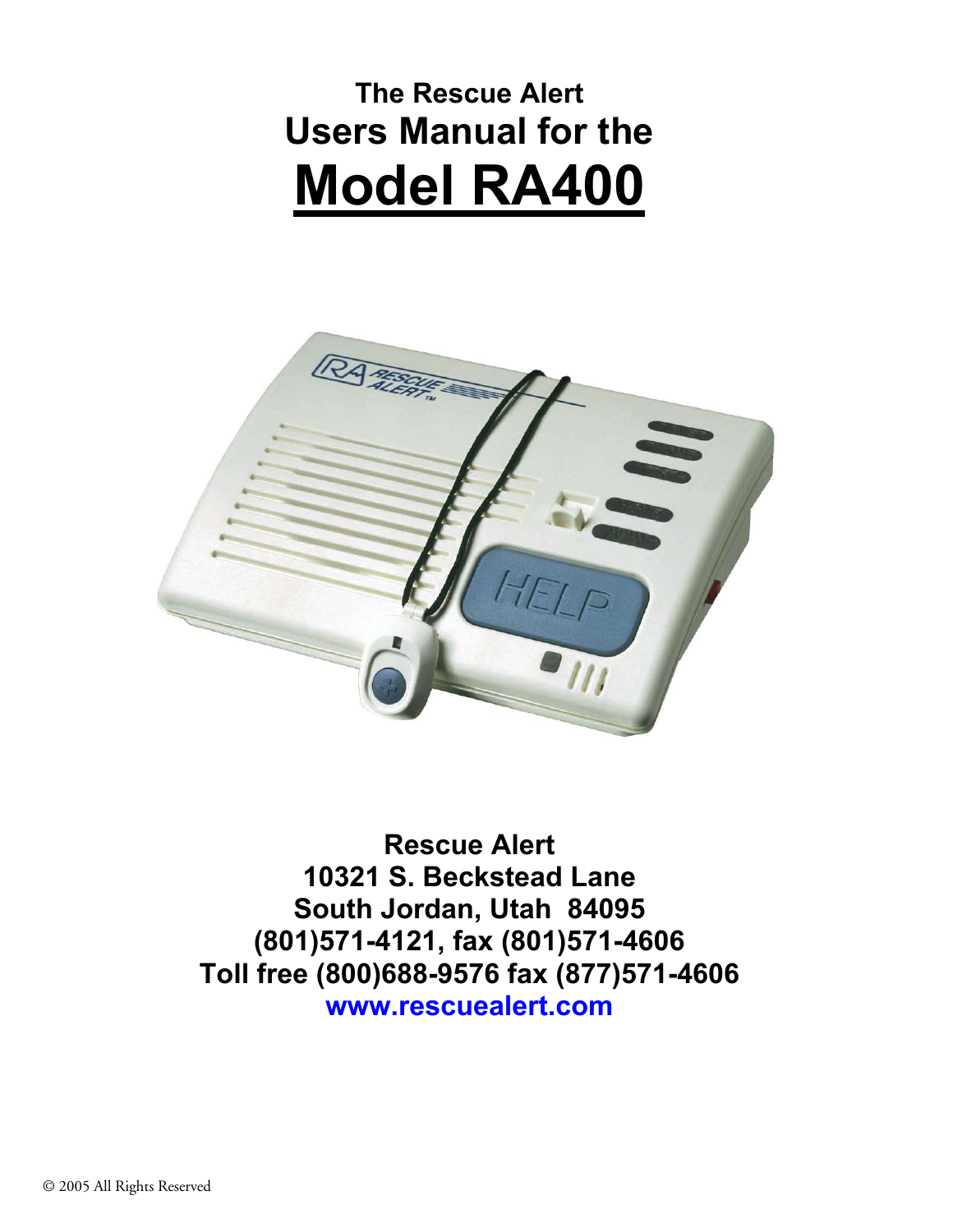

Congratulations! You have chosen the most advanced and reliable Personal Emergency Response System available to provide you comfort, reassurance, and peace of mind. **Help is just one touch away!** 

Pressing your waterproof Personal Help Button will immediately activate the Rescue Alert unit. Within seconds, the Rescue Alert Response Center will be notified of your need for assistance. When a call for help is received, the Response Center's computers instantly provide an attendant with all of your emergency information. The caring and professionally trained attendant will talk to you through the Rescue Alert unit's speakerphone. The friendly attendant will personally telephone your family, friends, or emergency services based on the type of assistance you need. **If you cannot hear the attendant, do not worry, help will be summoned.**

Rescue Alert is fast and simple to connect to your telephone. A Service Provider may connect the Rescue Alert unit, or you may elect to do it yourself. In either case, the signed Subscriber Agreement form must be completed, and returned with your name, address, responder information, and any important medical information that would be helpful to the Rescue Alert attendant.

Rescue Alert operates a dependable, state-of-the-art monitoring center that prides itself in offering fast, friendly, and flexible response. The Rescue Alert Response Center has been designed for maximum flexibility, allowing you to tailor usage to your particular needs.

**To ensure that you always receive the fastest response time possible, it is very important that you do the following:** 

- **Notify Rescue Alert of any information changes made to your account.** You can update your account, at any time, by calling a Response Center attendant at 1-800-688-9576 or 1-801-571-4121, or by pressing your PERSONAL HELP BUTTON and relaying the information to the attendant over the speakerphone. Rescue Alert needs to be aware of changes to your address, telephone number, responder information, medical history, allergies, doctor information, hidden key location, etc.
- Test your Rescue Alert unit at least once a month.
- Always wear your Personal Help Button!

This User's Manual has been designed to help you make the most of your Rescue Alert system. If you have any questions or concerns after reading this manual, please contact Customer Service at 1-800-688-9576 or 1-801-571- 4121.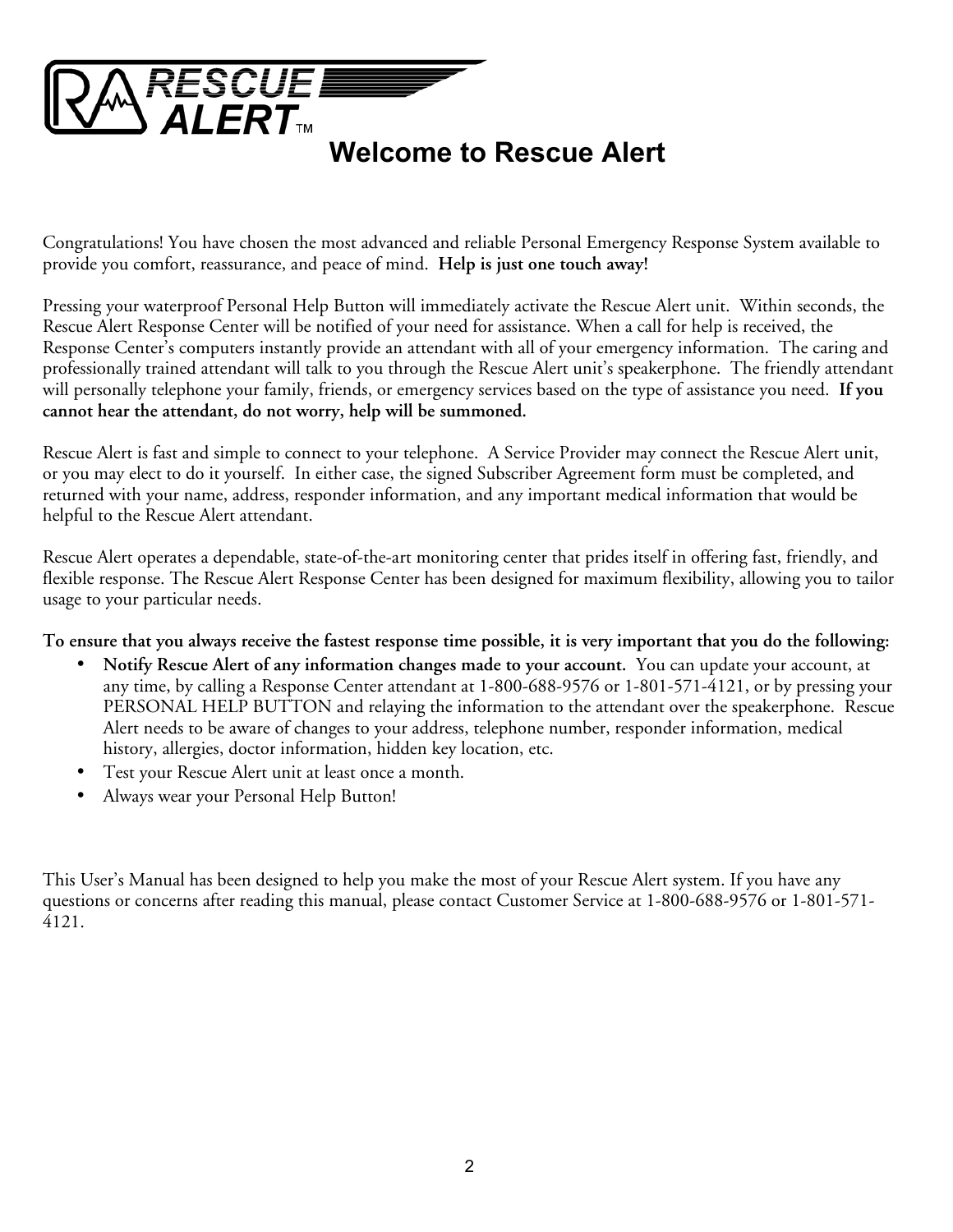## **Setup Guide**

Your Rescue Alert unit should be setup in an area that is free from sources of loud noise. The Rescue Alert unit should be located centrally, in a part of your home that is used frequently, and near a telephone jack and AC electrical outlet.

The figure below is a general representation of the setup of a Rescue Alert RA400.



Telephone

Alert Rescue

- 1. Locate a telephone jack with an electrical outlet nearby. The Rescue Alert unit should be placed on a flat, horizontal surface. The Rescue Alert unit should be located away from the immediate vicinity of mechanical noise sources, i.e. oxygen generators, electrical equipment, and all appliances such as televisions or stereos.
- 2. Unplug the telephone cord from the wall jack and plug it into the jack on the back of the Rescue Alert unit marked "PHONE". **If your home is equipped with DSL service, see configurations on page 4**.
- **3.** Find the Rescue Alert supplied telephone cord with a larger modular plug on one end and a smaller modular plug on the other end. Plug the smaller end into the wall jack, and the larger end into the jack on the back of the Rescue Alert unit marked "WALL".

**NOTE: When your Rescue Alert unit calls the Response Center, the telephone and any other device connected to the PHONE jack on the rear of your Rescue Alert unit will be disconnected during the call. This means if this telephone is off hook, your Rescue Alert unit can still contact the Response Center. If there are other extensions of the same telephone number in your home that are off-hook when your Rescue Alert unit needs to place a call, it will not be able to unless the local telephone company has installed an RJ31X jack. This jack allows the Rescue Alert unit to disconnect any telephone in the house that may be in use. IF you elect to have an RJ31X installed, contact your Rescue Alert Service Provider and ask for an RJ31X telephone cord, part number RA400-RJ31X.** 

- 4. Plug the Power transformer into an AC outlet. Verify that the outlet is not controlled by a light switch.
- 5. Turn the Power Switch, located on the rear of Rescue Alert unit, to the "ON" position.
- 6. Test the range of the Personal Help Button to make sure it works throughout your home and yard as needed. To do this:
	- Press and release the small black button marked "TEST/LEARN," located on the rear of the Rescue Alert unit.
	- Immediately press and hold down the Personal Help Button.
	- Walk around the home and yard. A continuous tone will be emitted by the Rescue Alert unit while pressing the Personal Help Button, indicating the Rescue Alert unit works from that location.\*
	- To end the Range Test, press the red "CANCEL" button on the right side of the Rescue Alert unit.
- 7. Test your Rescue Alert by simply pressing your Personal Help Button, and speaking with an attendant. (See Manual Test on pg. 5)

\*Metal objects, mirrors, aluminum siding, and other construction techniques can prevent the signal from reaching the antenna inside your Rescue Alert unit. In such cases, there may be a small area in which your Rescue Alert unit may not respond to your Personal Help Button. It may be helpful to relocate your Rescue Alert unit, or move the object that is preventing the signal from being received. Also, electronic devices such as clock radios, televisions, microwaves, and motors in some appliances can cause radio frequency interference.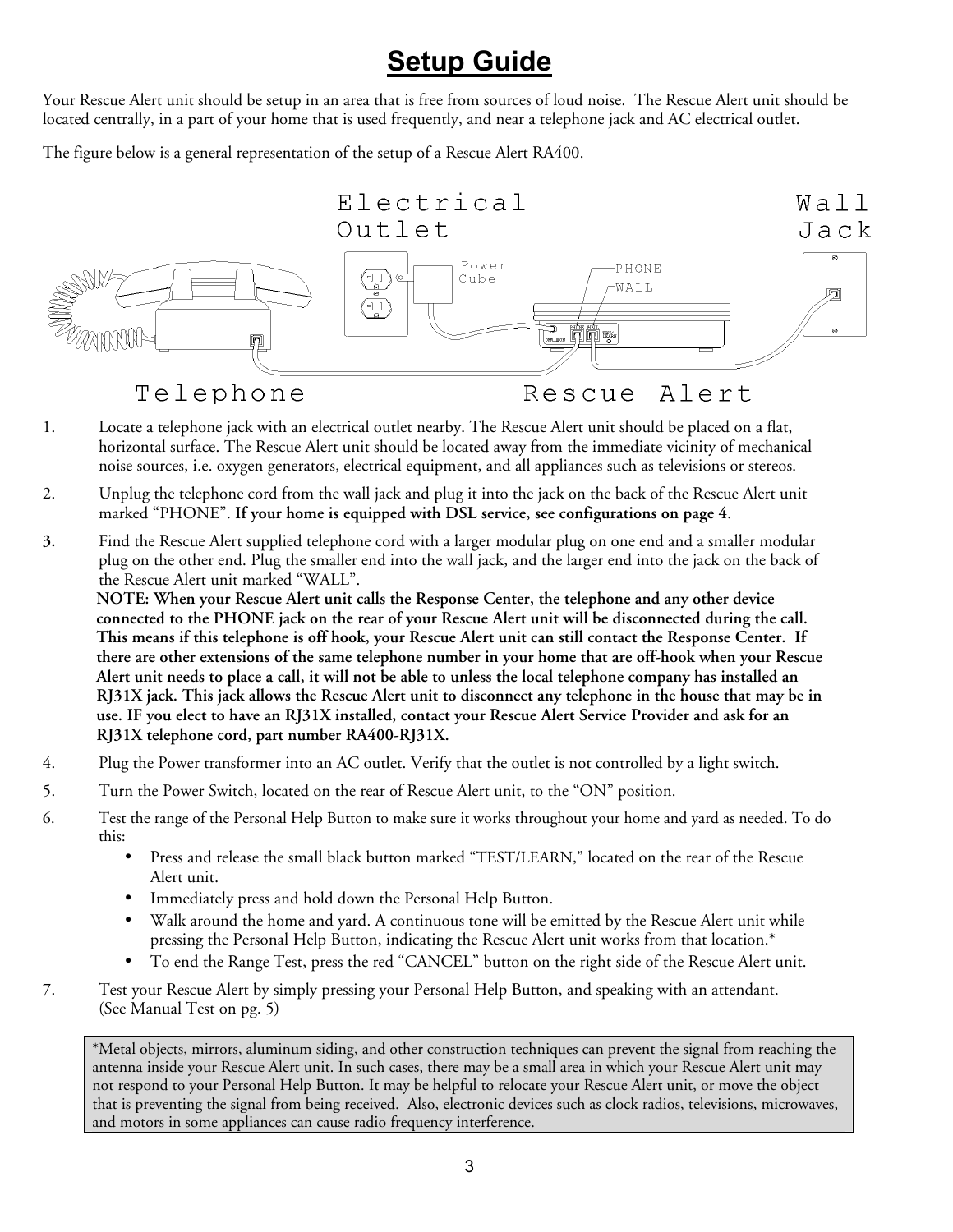

In order to have functional Rescue Alert service, homes with DSL telephone/computer service require additional installation steps. Below we have listed the three configurations for a successful Rescue Alert/DSL installation, in order of commonality. Even with these configurations, it is possible that you will need to call Customer Service for more extensive troubleshooting.

1. A self-installed DSL filter, supplied by the DSL provider, is installed on the telephone cord, between the RA400 Rescue Alert and the wall jack. Illustrated below**.** *NOTE: We have found that some DSL filters supplied by the DSL Provider do not work with the Rescue Alert unit. Rescue Alert recommends using the ADSL Broadband Filter part #279-101, sold at Radio Shack.*



2. The DSL filter is hard wired by the DSL provider. In this instance the home does not have self-installed filters on the telephone jacks, and the Rescue Alert will be a standard hook up. Illustrated below.



3. If neither of the above configurations works, you may be able to connect the Rescue Alert into the DSL Modem, by the computer. Illustrated below.

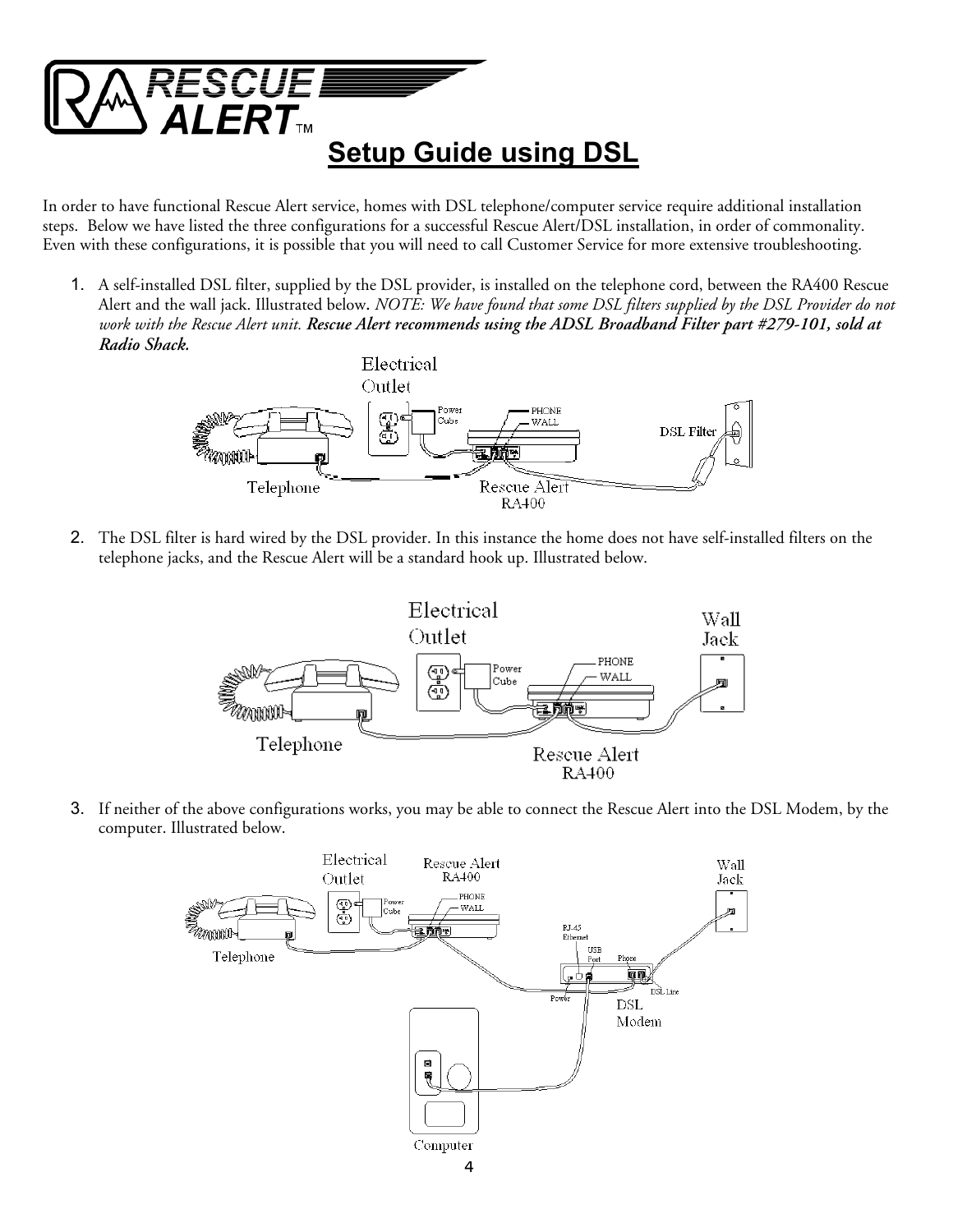## **Frequently Asked Questions**

### **Does the decision to use Rescue Alert services mean giving up my independence?**

Rescue Alert works very hard to make sure you get to exercise your independence, and be safe by staying in your own home and living without unnecessary intrusions by strangers.

### **How is Rescue Alert different from other Medical Alarm Companies?**

Rescue Alert is flexible and offers many types of services which can be found with no other medical alarm company. RA Minders, Check-In alarms, and EMD certified attendants are a few examples exclusive to Rescue Alert.

### **Does Rescue Alert care only for the frail and elderly?**

Rescue Alert does provide help for the frail and elderly. Many younger and more physically mobile subscribers, who are alone for any portion of the day, such as latch-key kids, potential domestic violence victims, and rape victims, use Rescue Alert as well.

### **How can Rescue Alert help me to stay at my home and be safe?**

Rescue Alert provides for you to be alone and still be able to receive help. Typically, you may be 600 feet or more from your unit, and still get help - even if you cannot speak to the Emergency Response Center. Simply press your Personal Help Button to activate your Rescue Alert unit.

### **Does Rescue Alert provide 24 hour monitoring?**

Yes. The Rescue Alert Emergency Response Center is staffed around the clock, 365 days a year.

### **Where is the Rescue Alert Response center?**

Rescue Alert Headquarters and Response Center is located in South Jordan, Utah - in the middle of the Salt Lake Valley.

### **Must I have a medical emergency to use my Rescue Alert?**

No. Only about 6% of all calls received by Rescue Alert are medical emergencies. Rescue Alert can still get you help for almost any type of need you may have, emergency or otherwise. You may test your Rescue Alert system at any time.

### **Who do you call? Can Rescue Alert notify my own doctor and hospital if I need care?**

Rescue Alert can contact any persons you want on your list of Responders; family, friends, neighbors, police, fire, and ambulance may all be listed if desired. You are not restricted to a limited number of Responders or telephone numbers to contact them.

### **How will my Responders get into my home to help me?**

Rescue Alert can keep track of who has keys to your home, but recommends that a key lock box be utilized. Rescue Alert can be informed of the key lock box access code and give the code to emergency personnel for access. These codes can be changed at will. Your home will be secure.

#### **Is my Rescue Alert button waterproof?**

Yes. Your Rescue Alert button is waterproof, and should be worn in the bathtub or shower - both areas where individuals have a high number of slips and falls.

### **Will my Rescue Alert affect my telephone?**

Your Rescue Alert will not affect your telephone unless the Personal Help Button is pressed and the system is activated. DSL service does require use of a model Rescue Alert RA400, and a Radio Shack filter, part number 279-101.

### **What happens to my Rescue Alert service if I go away for a period of time or move?**

Your Rescue Alert is designed for flexible use. It may be taken with you on extended visits or to a new residence. Please contact Rescue Alert prior to moving or reinstalling your Rescue Alert.

#### **Will my Rescue Alert work when I am at the market, or when I leave my house?**

Your Rescue Alert unit will only work in and around your home. The base unit can receive signals from the Personal Help Button from more that 600 feet away. Instructions for testing the range of your Personal Help Button may be found on page 3, in step 6, of this User Manual.

#### **Will Medicaid pay for my Rescue Alert service?**

Unfortunately, Medicaid will not pay for your Rescue Alert service; neither will most Insurance carriers, even with a doctor's written prescription. There are state programs, like Medicaid Waivers, which are usually administered by your County Aging Services which will pay for the service based on their specific criteria.

#### **Do I need to sign a long-term contract?**

No. Rescue Alert requires a short term, month-to-month contract which may be cancelled after any 30-day period.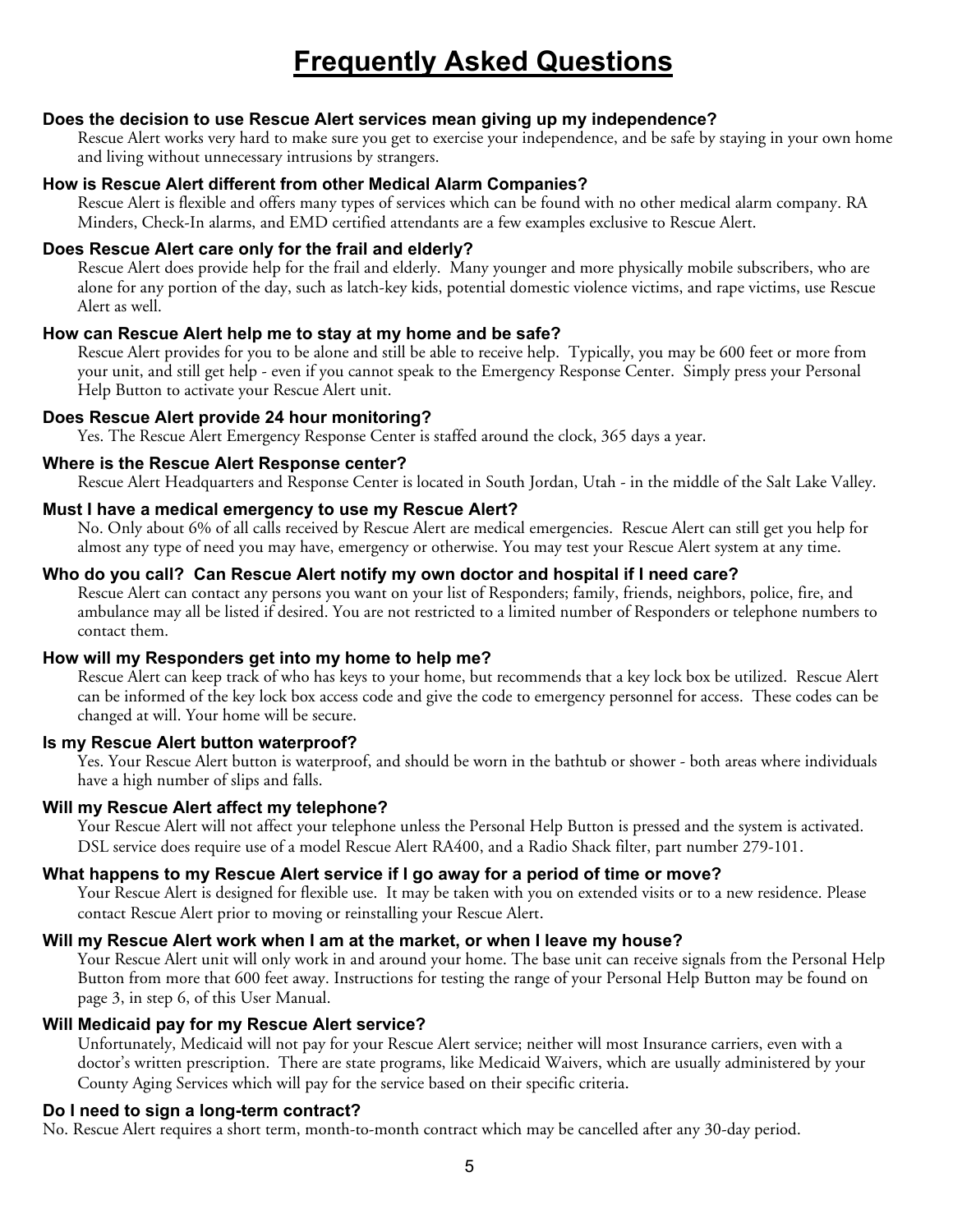

Our goal at Rescue Alert is to test each Rescue Alert unit every 30 days. Testing can usually be done in less than 3 minutes, and will not disturb any of your responders. The purpose of testing is to provide security and peace of mind. This is accomplished through regular usage, which promotes confidence and familiarity with the Rescue Alert system.

## **Manual Test**

Manually testing your Rescue Alert unit is easy. Simply press your Personal Help Button and wait for a Response Center attendant to speak to you. The following occurs during a Manual Test:

- The attendant will ask if you need help. Tell them you are doing a monthly test.
- During each test, the attendant will verify your name, address, and telephone number.
- Attendants are available 24-hours a day, allowing you to test at your convenience, without disturbing your responders.
- If it is difficult for you to hear clearly over your telephone or Rescue Alert unit, you may want to have a friend or relative with you when you test.

## **Automatic Voice Test**

Your Rescue Alert RA400 unit comes standard with the Automatic Voice Test feature enabled. The following occurs during an Automatic Voice Test:

- The Rescue Alert unit automatically sends a test signal to the Response Center, during daytime hours.\*
- If your telephone is being used, the Rescue Alert unit waits until the line is available.
- A friendly attendant greets you over the Rescue Alert unit's speaker to verify your test.
- The circuitry of the Rescue Alert unit, including the microphone, speaker and personal help button is tested.
- The Rescue Alert attendant will verify your name, address, and telephone number.
- If a test is not performed according to schedule, the Response Center will contact you to help determine the cause.

## **Automatic Dial Test**

If you prefer a silent test that requires no interaction, your Rescue Alert unit may be programmed to perform the Automatic Dial Test instead. The following occurs during an Automatic Dial Test:

- The Rescue Alert unit automatically sends a silent test signal during night time hours.\*
- If your telephone is being used, the Rescue Alert unit waits until the line is available.
- The Response Center computer acknowledges the test signal.
- The operation of the medical alert base unit is tested.
- If the Response Center does not receive the expected test, a friendly attendant will contact you the next day to help determine the cause.

\***NOTE**: Automatic testing, by default, will occur every 30 days from the last activation of the Rescue Alert unit, and can be scheduled for any regular interval. If you choose to use the Automatic Dial Test, we encourage you to manually test your Rescue Alert unit at least once a month.

During routine monthly tests, the Rescue Alert attendant may verify your name, address, and telephone number. This is to ensure that you will receive the fastest response time possible during an emergency**. It is very important that you notify the Response Center of any information changes made on your account.** You can do this by calling **1-800-688-9576 or 801-571-4121** and asking for a Response Center attendant, or by pressing your Personal Help Button and relaying the information to the attendant. The Response Center needs to be aware of changes to your address, telephone number, responder information, allergies to medications, doctor's name and telephone number, hidden key locations, etc.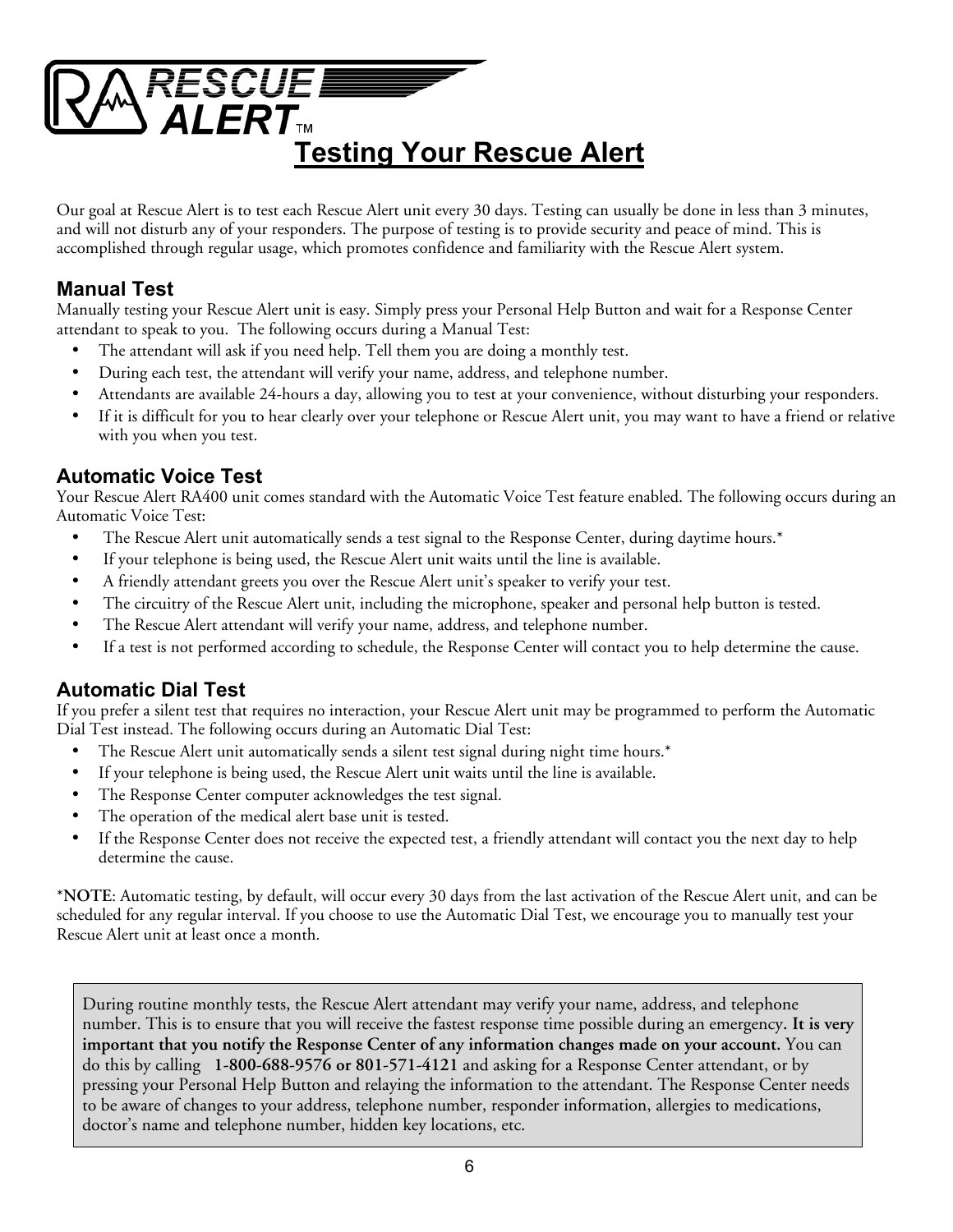## **Controls**

Your Rescue Alert unit uses various switches and buttons to operate, or control, its function. Each is described below. For additional information, contact your Rescue Alert Service Provider.

## **Power Switch**

Your Rescue Alert unit's power switch is located on the rear of your Rescue Alert unit. To turn your Rescue Alert unit" ON," the power cube must be connected to an active AC outlet. Even though your Rescue Alert unit has an internal battery, your Rescue Alert unit will not turn on without having AC power applied first.

### **Home/Away Slide Switch**

The Home/Away Switch is located on the front of your Rescue Alert unit. If neither the Check-In nor Inactivity Timer feature is enabled, the Home/Away Switch can be ignored and neither the Home nor the Away light will be on. When one of those features is enabled, the Home/Away Switch suspends the feature when the switch is in the Away position.

## **Large Console Help Button**

You may press the blue Help Button on the front of your Rescue Alert unit to send a "Help Needed" message to the Response Center. Within seconds, a professionally trained attendant will speak to you through your Rescue Alert unit's speaker. If help is needed, the attendant will call responders from your Responder List, as if the main Personal Help Button was pressed, unless instructed otherwise.

## **Cancel Button**

The red Cancel Button is located on the right side of your Rescue Alert unit. It is used to help your Rescue Alert unit learn additional Personal Help Buttons, and to exit various test modes. Whenever the Cancel Button is pressed, your Rescue Alert unit will sound a series of beeps.

The Cancel Button may also be used to cancel your call for help if your Rescue Alert is inadvertently activated. To cancel a call for help, the red Cancel Button must be pressed within 10-15 seconds of activation; otherwise, the Response Center will already be on the line with you. The Response Center is ready 24 hours a day, therefore, it is best to allow your Rescue Alert unit to complete the call and tell the attendant that you accidentally activated your Rescue Alert unit.

## **Test/Learn Button**

The Test/Learn Button is located on the rear of your Rescue Alert unit. It is used to place your Rescue Alert into various modes.

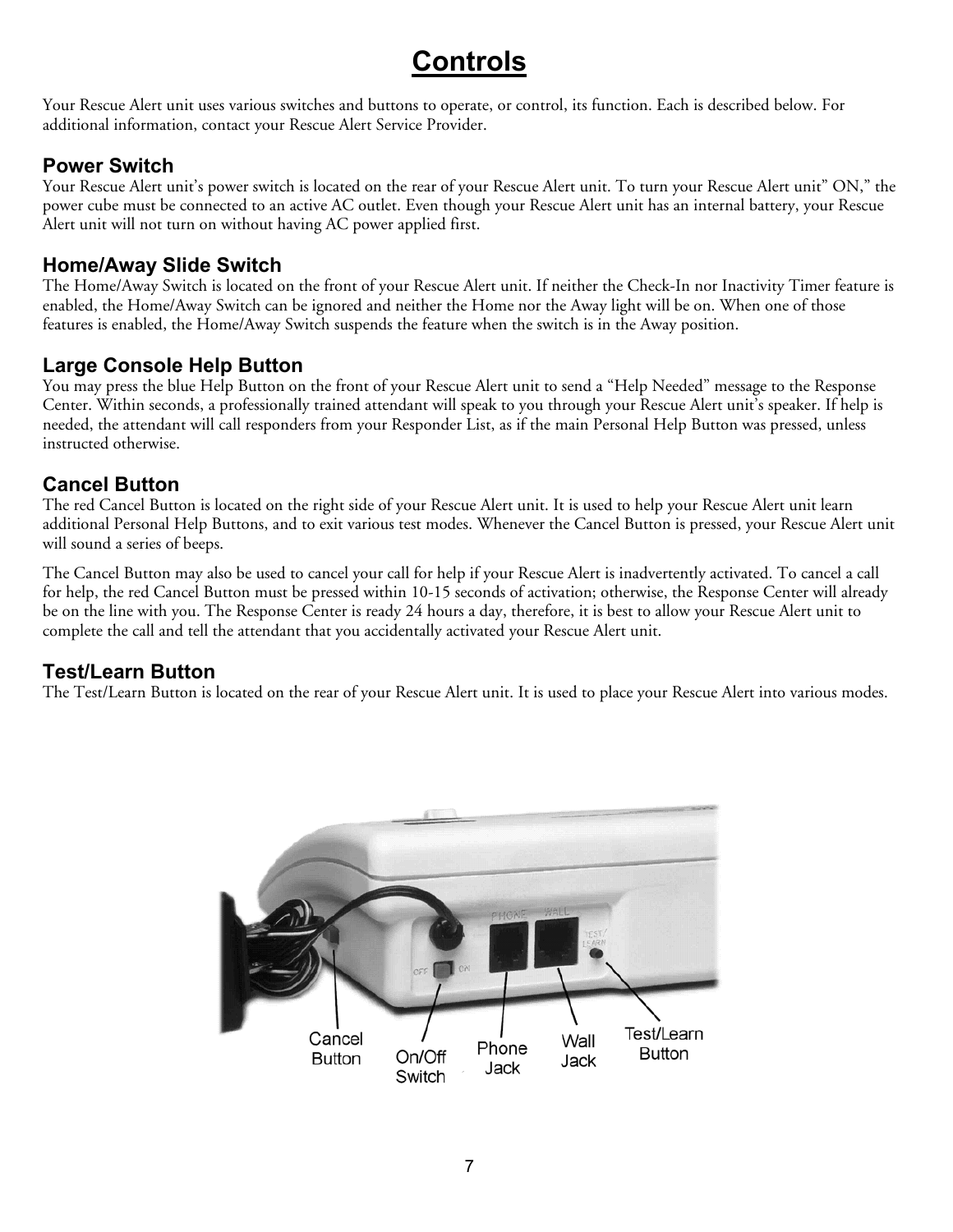

**Status Lights**

The Status lights located on the front of your Rescue Alert unit continually show its operational status. For additional information, contact your Rescue Alert Service Provider.

### **Power**

The POWER light is normally green. If your Rescue Alert unit becomes unplugged from the AC power outlet, the POWER light will be red. It is important not to connect your Rescue Alert unit to an AC outlet that is controlled by a light switch. If the wall switch is turned off, the POWER light will be red even if the Power Cube is plugged into a power outlet.

In the event your Rescue Alert unit loses AC power, the internal back up battery will continue to provide power. The battery voltage is continuously measured by your Rescue Alert unit. If the voltage drops to a warning level, a "Low Battery" message is sent to the Response Center, and the POWER light begins to flash red. (See Battery Monitoring on pg 8)

## **Phone**

Normally, the PHONE light is off. Your Rescue Alert unit checks the connections to the telephone line to make certain that the telephone wires are connected properly. If your Rescue Alert unit becomes unplugged from the telephone line, or the telephone connections are improper, the PHONE light will be red, and your Rescue Alert unit will not be able to make an emergency call to the Response Center.

### **Test**

The TEST light is normally off. When your Rescue Alert unit is in Range Test Mode, the TEST Light is green. (See pg 3, step 6)

### **Home**

When either the Check-In or Inactivity feature is enabled, the HOME Light is green if the HOME/AWAY Switch is in the HOME position. If neither the Check-In nor the Inactivity Timer feature is enabled, the HOME Light will be off, independent of the position of the HOME/AWAY Switch.

### **Away**

When either the Check-In or Inactivity feature is enabled, the AWAY Light is green if the HOME/AWAY Switch is in the AWAY position. If neither the Check-In nor the Inactivity Timer feature is enabled, the AWAY Light will be off, independent of the position of the HOME/AWAY Switch.

### **Help**

The HELP Light is normally off. When your Rescue Alert unit is calling the Response Center, the HELP Light is red. The HELP Light will turn off automatically when the Response Center disconnects the call.

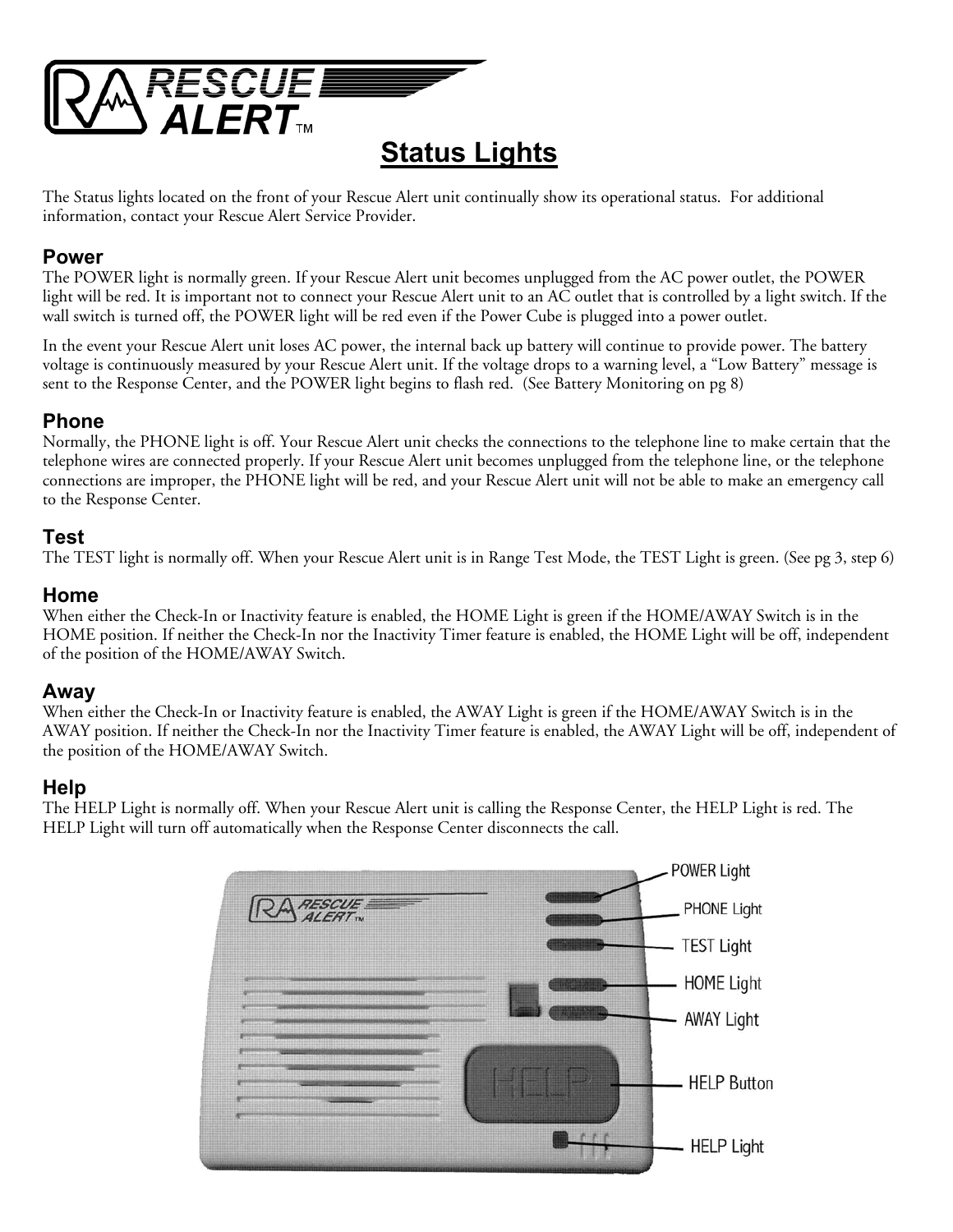## **RA400 Features**

### **Microphone and Speaker**

The microphone in your Rescue Alert unit is sensitive enough to hear voice communication around corners and in other rooms of your home. You do not need to be in the same room with the Rescue Alert unit for the response center to hear you! If you can not reply, do not worry, help will automatically be summoned. **Your Rescue Alert unit's audio system is engineered to provide for an increase of up to 83 times the normal volume.** 

### **Simplex Two-Way Voice Communication**

During an emergency, your Rescue Alert unit uses its simplex communication mode. This greatly increases the coverage and range of clear communication. The voice range of your **Rescue Alert unit is up to twice the range** of other systems using duplex mode!

## **Waterproof Personal Help Button**

Your Personal Help Button may be worn as a necklace, or a bracelet. Both styles are waterproof, and should be worn in the bathtub and/or shower. Your Personal Help Button uses an indicator light to show the status of its internal battery. While your Personal Help Button is being pushed, the light on your Personal Help Button flashes green to indicate the internal batteries are good; a red light indicates the internal batteries may be weak. **Every time the Response Center receives a signal from your Personal Help Button, its battery status is reported.** Soft Touch Personal Help Buttons, which require about half the pressure to activate, are available. For more information contact your Rescue Alert provider.

### **RA3R Receiver/RA3T Transmitter**

Your Rescue Alert unit is equipped with the RA3R Receiver and RA3T Transmitter. The RA3R is a new super-heterodyne receiver with high sensitivity, and interference rejection. The RA3T is a waterproof transmitter/Personal Help Button designed especially for medical monitoring. **Together this pair consistently exhibits performance of more than 600 feet of open range.\*** 

### **Automatic Voice Test**

Many Rescue Alert subscribers prefer to use the Automatic Voice Test feature offered by the Rescue Alert because of the added safety and peace of mind that it provides. **All critical functions of your Rescue Alert unit are tested**, including the microphone, speaker and Personal Help Button, to ensure it is working properly. When the Automatic Voice Test feature is enabled, the Rescue Alert will automatically send an "Automatic Voice Test" message to the Response Center. The attendant will greet you, and may ask you to press your Personal Help Button, verify your address and phone number, and ask if any assistance is needed.

## **Battery Monitoring**

Your Rescue Alert is equipped with an internal rechargeable battery; the battery provides uninterrupted power to your Rescue Alert unit for up to **90 hours** if AC power is lost. While the battery powers your Rescue Alert unit, the battery condition is constantly monitored by the Rescue Alert unit.

### **ETL Listed**

The RA400 has been certified by ETL to UL Standard 1637 for Home Health Care Signaling Equipment. The ETL Listed Mark is proof that **your Rescue Alert unit has passed rigorous product safety testing**, and has achieved certification.

## **Remote Programming**

Any operational function or parameter can be reprogrammed to customize your Rescue Alert unit to your specific needs, i.e. dialing "9".

\* Your Rescue Alert is designed to provide for your peace of mind and comfort within the privacy of your home and yard. The signal from the Personal Help Button is limited by various factors, and may vary from home to home. It is your responsibility to know the effective operating limits of your Personal Help Button, and to use it within these limits. (See pg 3, step 6)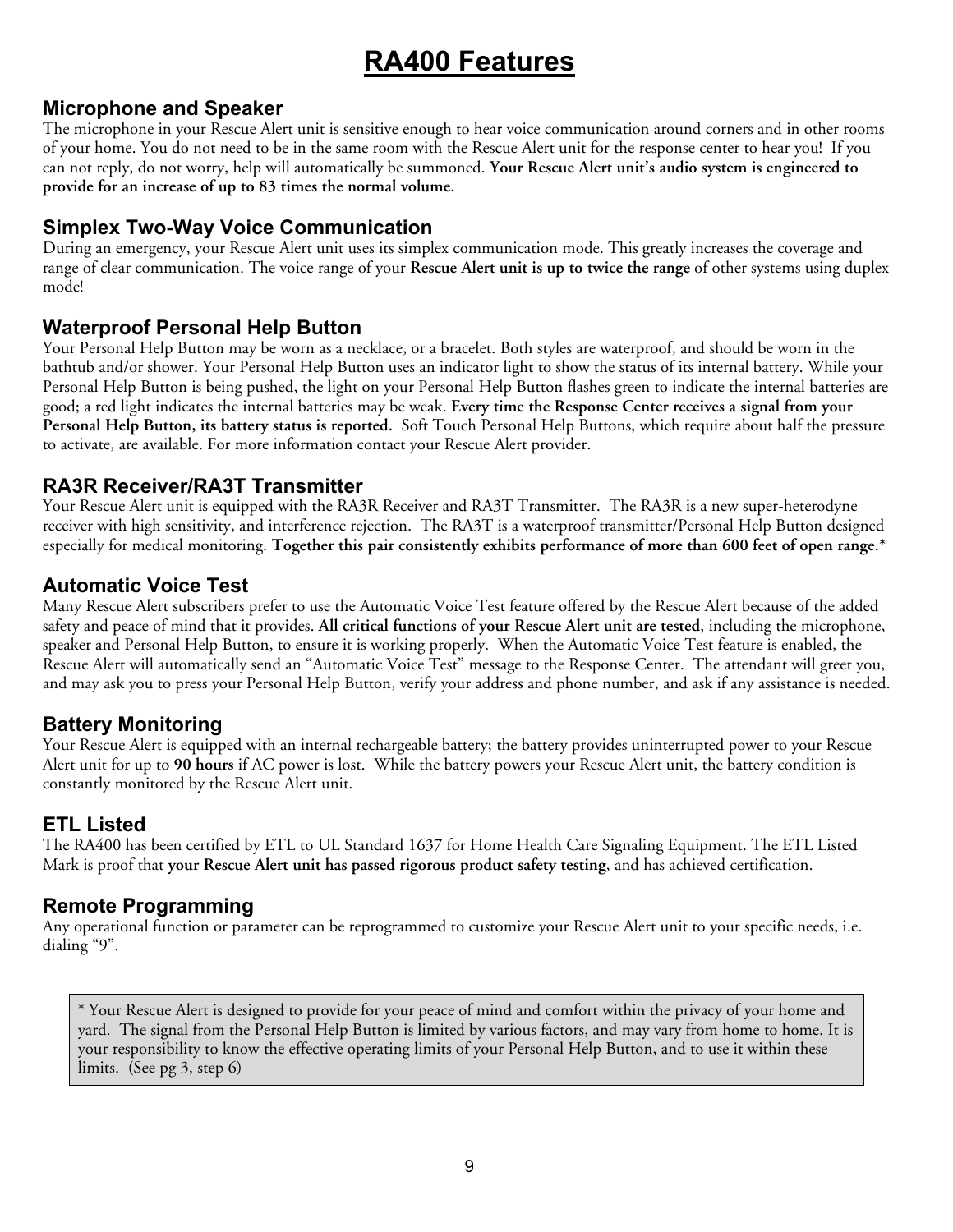

## **Optional Features**

## **Check-In Alarm**

Your Rescue Alert unit can be set to provide for your assistance even when you are unable to get to a telephone or push your Personal Help Button. Using the Check-In Alarm allows the Response Center to automatically check on you if you fail to respond to your Rescue Alert Check-In request. Your Rescue Alert unit can be programmed to Check-In with you up to five specific times each day. At programmed times the Rescue Alert unit sounds an audible alert. If you don't respond to the audible alert, a Check-In signal is sent to the Response Center.

## **Inactivity Timer**

Like the Check-In alarm, the Inactivity Timer feature allows the Response Center to automatically check on you if you fail to reset your Rescue Alert Inactivity Timer. The Inactivity Timer can be set for any interval, up to 48 hours, in increments of 30 minutes. Most users prefer a 12 or 24-hour interval. Pressing your Personal Help Button, the red Cancel Button, using your telephone, sliding the Home/Away Switch, or pressing the Test/Learn button is considered activity. Each time any activity is detected, the Inactivity Timer is reset for the programmed interval. When the programmed time expires your Rescue Alert unit sounds an audible alert. If you don't respond to the audible alert, an Inactivity signal is sent to the Response Center.

## **Automatic Dial Test**

If the Automatic Voice Test is not used, it is strongly recommended that the Automatic Dial Test feature of your Rescue Alert unit be used. This test verifies the ability of your Rescue Alert unit to deliver a message to the Response Center. When the Automatic Dial Test feature is enabled, your Rescue Alert unit will automatically send an "Automatic Dial Test" message to the Response Center. If the Response Center does not receive an expected test call from your Rescue Alert unit, the attendant will contact you or your service provider to help determine the cause.

## **AC Power Monitoring**

Your Rescue Alert unit can detect AC Power loss and AC restore, and may be programmed to send automatic "AC Fail" and/or "AC Restore" messages to the response center.

### **Medication Dispenser**

Your Rescue Alert unit, when used in conjunction with a Medication Dispenser, can help manage your daily medication intake and compliance. When it is time for you to take your medication, the Medication Dispenser sounds an audible alert. If you do not take your medication in the allotted time, the Medication Dispenser activates your Rescue Alert unit. The Response Center receives a signal from your Rescue Alert unit, and an attendant will follow the processing protocol as specified by you and your family.

## **Smoke Detectors**

RA400 compatible Smoke Detectors can be installed and programmed, in up to 8 unique zones, to activate your Rescue Alert unit. Each individual Smoke Detector will cause a signal to be sent to the Rescue Alert Response Center. Upon account activation, the location of each Smoke Detector will be logged into the Response Center's database corresponding to the signal of each Smoke detector. This allows the Response Center to report to fire officials the exact location smoke is detected. Your Rescue Alert unit is also able to report Low Smoke Detector Battery signals to the Response Center.

## **Additional Personal Help Buttons**

Your Rescue Alert unit will work with up to eight (8) unique Personal Help Buttons simultaneously. Your Rescue Alert unit is easily reprogrammed, in your home, to receive the additional Personal Help Buttons.

## **Audible Alarm**

Your Rescue Alert unit has an audible alarm that can be silenced for use in applications such as domestic violence, rape crisis, etc.

### **\*For more information on Optional Features, please contact your Rescue Alert service provider.**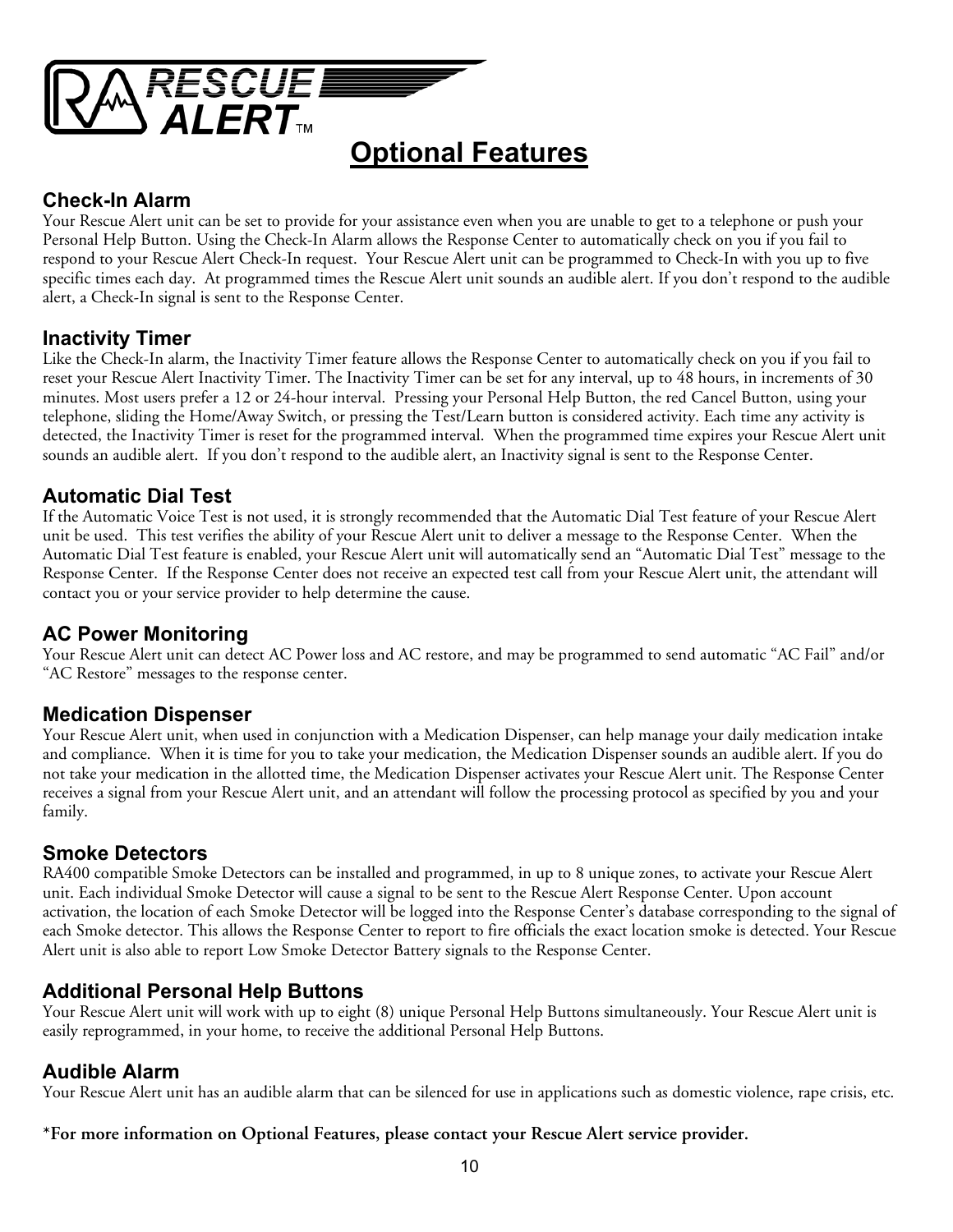## **RA400 Troubleshooting Guide**

| 1              | Power Light ON                                                                                       | Yes       | ↓ | <b>No</b>                  | $\rightarrow$ | Plug the unit into a working outlet, not controlled by a light switch.<br>Set the Power Switch to ON, and test.                                                                            |
|----------------|------------------------------------------------------------------------------------------------------|-----------|---|----------------------------|---------------|--------------------------------------------------------------------------------------------------------------------------------------------------------------------------------------------|
| $\overline{2}$ | All Indicator lights are<br>Flashing                                                                 | <b>No</b> | ↓ | Yes                        | $\rightarrow$ | The unit needs to be reprogrammed. Call Rescue Alert Response<br>Center.                                                                                                                   |
| 3              | Power Light Color                                                                                    | Green     | ↓ | Solid/Flashing<br>Red      | $\rightarrow$ | The unit is running on battery. Plug the unit into a working outlet,<br>not controlled by a light switch, and test.                                                                        |
| 4              | When connecting a<br>telephone directly to the<br>phone jack on the wall,<br>can you hear dial tone? | Yes       | J | <b>No</b>                  | $\rightarrow$ | Move the Rescue Alert to a location with a working telephone jack.<br>If necessary, contact telephone company to resolve the problem.                                                      |
| 5              | Phone Light                                                                                          | Off       | ↓ | Red                        | →             | Make sure the proper Rescue Alert telephone cord (part# RJ11-<br>31-7) connects the jack marked "Wall" on the RA400 to a working<br>telephone jack. Replace telephone cord if necessary.   |
|                |                                                                                                      |           |   | <b>Flickering Red</b>      | $\rightarrow$ | This is usually accompanied by a clicking sound on the telephone<br>line, and can often be solved by reprogramming the unit. Call the<br>Rescue Alert Response Center for reprogramming.   |
| 6              | When pressed, does the<br>Personal Help Button's<br>indicator light flash?                           | Yes       | J | <b>No</b>                  | $\rightarrow$ | The Personal Help Button needs to be replaced. See below for<br>instructions on programming a new Personal Help Button.                                                                    |
| 7              | What color is the<br>Personal Help Button's<br>indicator light?                                      | Green     | ↓ | Red                        | →             | Press the button several times to exercise it. If the light changes to<br>green, and stays green for at least 10 seconds, the button is fine.<br>If not, replace the Personal Help Button. |
| 8              | Does the Personal Help<br>Button activate the unit?                                                  | Yes       | ₩ | No                         | →             | Program the Personal Help Button to the unit. See below.                                                                                                                                   |
| 9              | Does the Subscriber<br>have Standard<br>Telephone Service?                                           | Yes       | ↓ | <b>DSL</b>                 | $\rightarrow$ | Requires a properly installed DSL Filter. (Radio Shack #279-101)                                                                                                                           |
|                |                                                                                                      |           |   | Cable Telephone<br>Service | $\rightarrow$ | Cable Telephone Services may not support medical alarms.                                                                                                                                   |
|                |                                                                                                      |           |   | <b>PBX</b>                 | →             | The unit must use an analog line, such as a fax line.                                                                                                                                      |
|                |                                                                                                      |           |   | VoIP                       | →             | VoIP telephone services may not support medical alarms.                                                                                                                                    |
| 10             | Does the telephone<br>service require a dialing<br>prefix? (i.e. dial 9)                             | No        | ↓ | Yes                        | →             | The Unit needs to be programmed to dial a prefix. Call the Rescue<br>Alert Response Center for programming.                                                                                |

Use monitor mode as described in advance troubleshooting techniques, or call Rescue Alert customer service.

### **Advanced Troubleshooting Techniques**

#### **Monitor Mode**

The RA400 can be placed in monitor mode. This will allow the troubleshooter to hear what the unit is doing during each step of the call-in process. By placing the unit into monitor mode you may be able to discover what the problem is. Put the unit in monitor mode by pressing the Test/Learn button on the back of the unit twice. Send a test signal and listen for each of the following:

- Dial tone
- Dialing (make sure that dial tone is broken)
- Ringing
- A series of tones that represent the following data sequences
	- o Receiver answer tones o Kissoff
		- o Data Transfer o Date/Time Stamp
- A Rescue Alert Attendant asking if you need help.

### **Programming Personal Help Button**

- Press and hold the Test/Learn button on the rear of your Rescue Alert unit while you press and release the red CANCEL button; you will hear a series of beeps.
- Release the Test/Learn button immediately after the beeps; your Rescue Alert will sound 2 more beeps to indicate it is now in Learn Mode.
- Press the Personal Help Button. A steady tone will sound from your Rescue Alert unit until you release the button.
- Press the red CANCEL button on the side of your Rescue Alert unit to exit Learn mode. The Personal Help Button is now programmed and should activate your Rescue Alert unit.
- Press the Personal Help Button to test your Rescue Alert unit with the Response Center.

### **If the trouble shooting guide has not solved the problem, the unit may need to be replaced. Please call Rescue Alert Customer Service at 1-800-688-9576.**